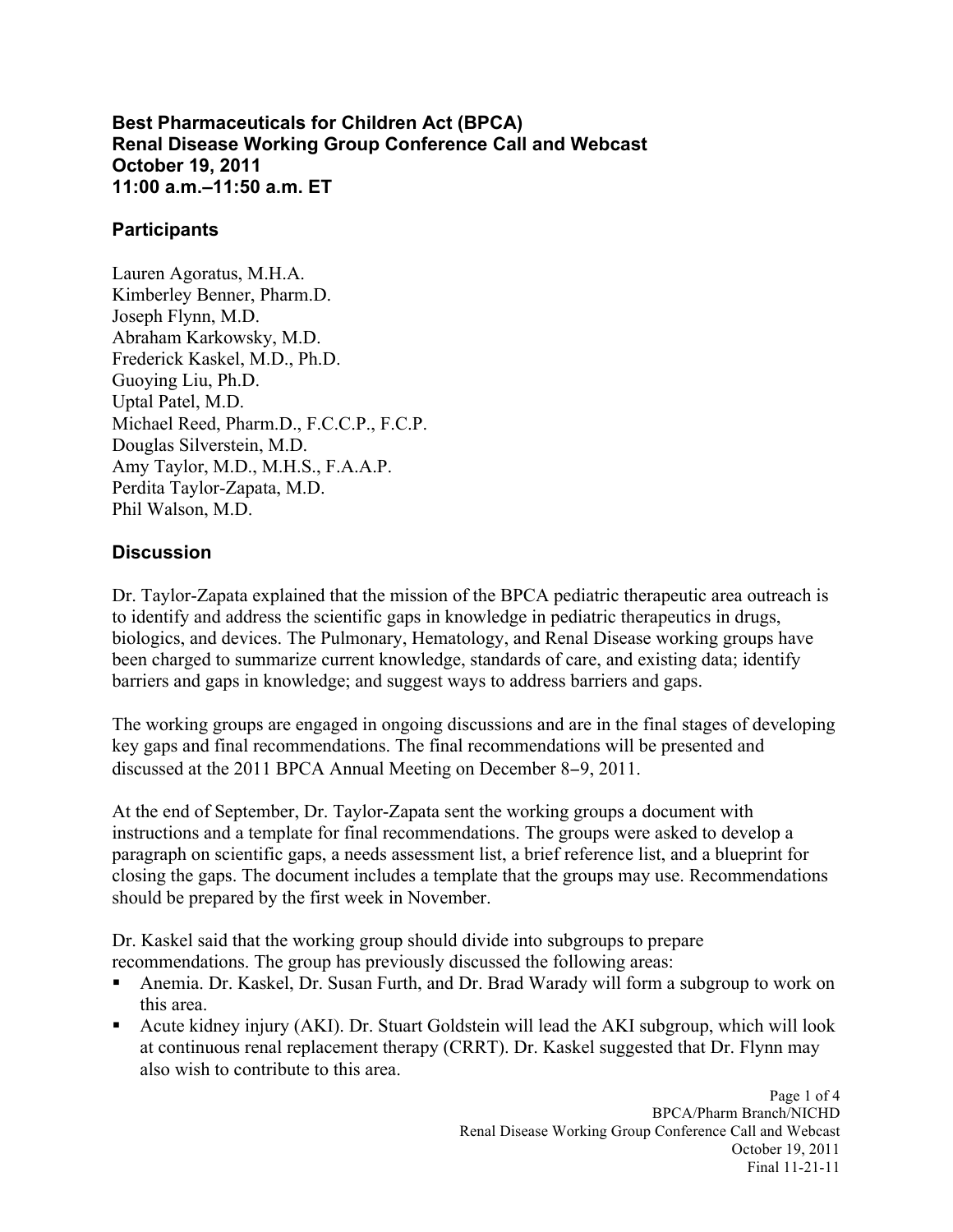- Osteodystrophy. On the last call, the group discussed new data on osteodystrophy and fibroblast growth factor 23 (FGF-23) in adults, but it may be too early to look at that agent. He recently heard from Dr. Anthony Portale about a monoclonal antibody in Phase II adult studies of FGF-23. The group also discussed the lack of guidelines for vitamin D dosing. !
- ! Chronic kidney disease (CKD). The group discussed statins and treatment of dyslipidemia in CKD and biomarkers. A subgroup could discuss biomarkers across all of the gap areas.

Dr. Flynn asked about anemia, and Dr. Kaskel explained that it is a priority area for this year. Anemia is a controversial topic for the Centers for Medicare and Medicaid Services and the U.S. Food and Drug Administration (FDA). Data are needed to support the contention that anemia is different in children than in adults. He asked whether Dr. Flynn wanted to be part of this subgroup and noted that CRRT is in use throughout the country but has not been well studied. Dr. Flynn said that the lack of a device indicated for children is a fundamental issue.

Dr. Kaskel said that the group should take advantage of existing networks to gather information. Examples include the Prospective Pediatric CRRT Registry Group and the Chronic Kidney Disease in Children (CKiD) study. Dr. Flynn suggested the North American Pediatric Renal Trials and Collaborative Studies and the Midwest Pediatric Nephrology Consortium. He said he would be participating in a conference call with the American Society of Pediatric Nephrology to discuss these groups.

Dr. Kaskel said that the CKiD network recently produced observational data on the incidence and prevalence of osteodystrophy, acidosis, dyslipidemia, hypertension, and anemia, along with data on treatment. The group can develop surveys from that data set and query site investigators for more information.

Ms. Agoratus asked about the gastrointestinal effects of immunosuppressant medications. Dr. Kaskel agreed that this is an important issue and could be a separate gap area. He said that Ms. Agoratus was leading efforts in this area.

Dr. Silverstein noted that CKD and AKI were listed together in the group's discussion points table, but the category should be changed to only AKI. He asked about the feasibility of studies. Osteodystrophy is a major issue, but FGF-23 should be studied in adults first. Vitamin D would be difficult to study in different types of dialysis. Studies of anemia and AKI would be feasible, directed, and focused. The FDA is interested in evaluating devices for pediatric use and erythropoiesis-stimulating agent (ESA) dosing. There is interest in comparing the effects of ESAs in children and adults.

Dr. Kaskel asked about the feasibility of studying dyslipidemia in CKD. Dr. Silverstein said that there is not much information about dyslipidemia in end-stage renal disease, especially with hemodialysis. Studying the treatment of hyperlipidemia may be easy; the only question is what outcome indicator to use. Hyperlipidemia is important, and it was part of the CKiD study.

Dr. Kaskel asked about biomarkers for dyslipidemia treatment. Dr. Walson said that a group in Heidelberg, Germany, is looking at intima-media thickness (IMT) in CKD. He said that he has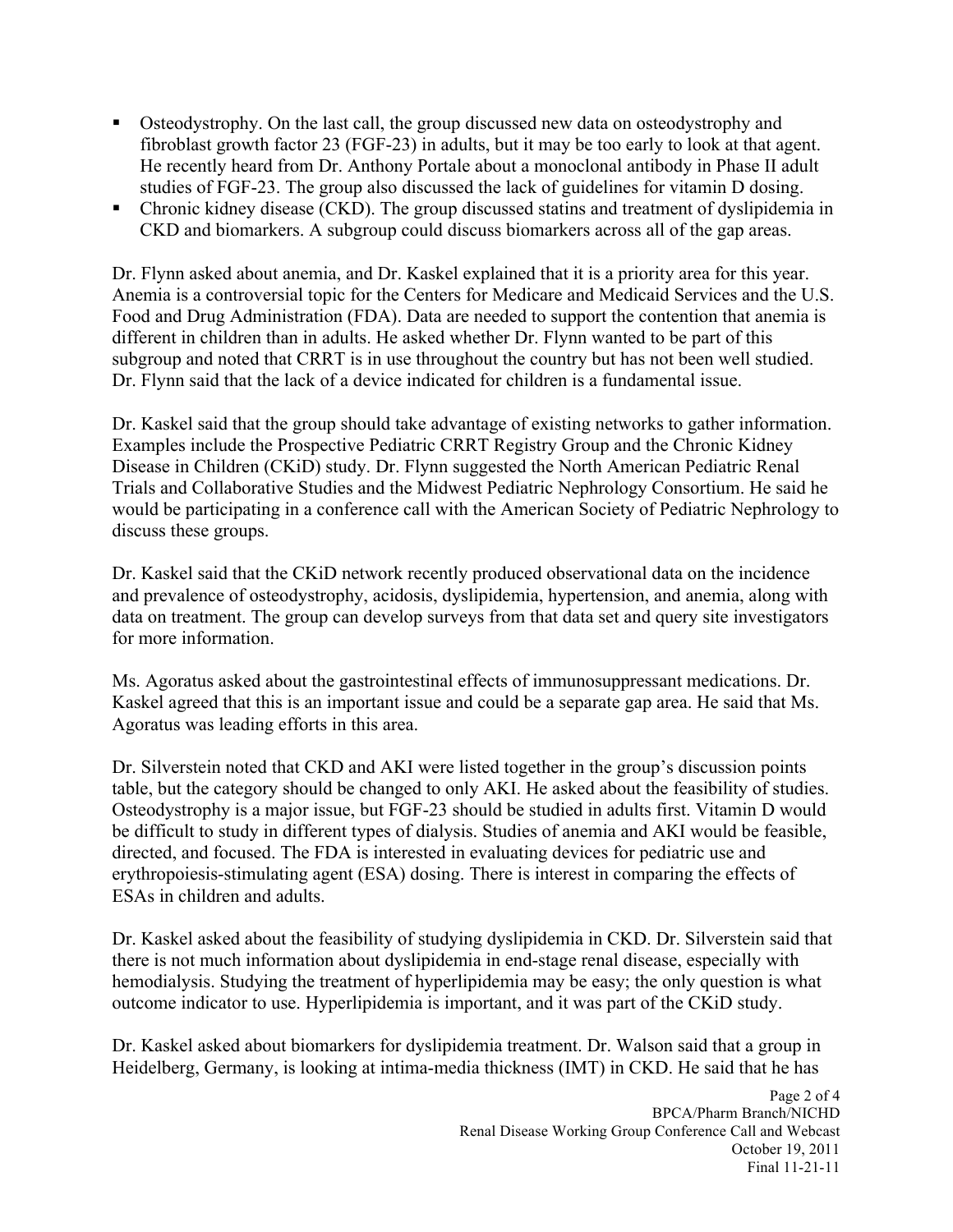been working on biomarkers of immune function, and this issue should be added to the group's gap areas. He would be willing to help with a group in this area. Dr. Kaskel noted that there was a recent article in the *New England Journal of Medicine* on genome-wide association between GLCCI1 and response to glucocorticoid therapy in asthma. This type of work is not being done in pediatric renal diseases. The working group should include transplant immunologists. Dr. Walson said that the endocrine group may address vitamin D. Dr. Kaskel said that baseline data on vitamin D could be collected without a large trial.

Dr. Walson said that the working group should propose all of the gaps it identified, and the larger group should make decisions about feasibility. The group should submit consensus recommendations—organized by priority and feasibility—and individuals in the group should submit additional recommendations for discussion.

The group discussed whether the purpose of studies was to add to science or to labeling. Dr. Kaskel noted that there is a lack of information about disease processes. For example, the lowering of adult hemoglobin targets has affected children, but there are no data in children. More studies are needed before pediatric recommendations are put in place. These studies would add to the science and affect the labeling. The goal of CRRT studies is to examine the use of devices in pediatrics and understand the science of drug clearance. It was suggested that studies could contribute information about optimal dosing, which is part of the BPCA mandate. Under BPCA, even negative studies are added to the label. Dr. Taylor-Zapata said that labeling is a key factor for BPCA, but additional steps may be needed to improve the science and ultimately improve the label.

Dr. Patel said that a pediatric rheumatologist at Duke University is completing a 5-year trial of statins in lupus patients. The goal was to evaluate anti-inflammatory effects and cardiovascular risk. The researchers used surrogates of cardiovascular risk such as IMT. A study combining IMT with endothelial function would be important because the goal is for pediatric renal disease patients to survive well into adulthood. Dr. Kaskel noted that five CKiD sites are studying IMT. Drs. Flynn, Patel, and Reed will work on this area. Dr. Walson noted that there are papers showing that vitamin D is protective against statin-induced myopathy. Dr. Kaskel said he would like to add Dr. Jeffrey Saland, a pediatric nephrologist working on lipids with the CKiD study, to the working group.

Dr. Kaskel said he talked with Drs. Goldstein and Warady about the AKI and CRRT, and Dr. Warady said that Amgen is interested in supporting research on ESAs in pediatrics. An international meeting on AKI and CRRT will be held in Cincinnati in February 2012. Dr. Kaskel will talk with Dr. Goldstein after the conference call about recommendations for AKI and CRRT.

Dr. Taylor-Zapata thanked the group for its suggestions. She noted that the group should not write grant submissions; it should develop recommendations for studies that may be funded. Those recommendations will be further prioritized at the BPCA Annual Meeting. Funding of studies is not guaranteed. The Pediatric Trials Network is doing most BPCA studies, but it can partner with other organizations and networks. She will send the recommendation instructions and template to the group.